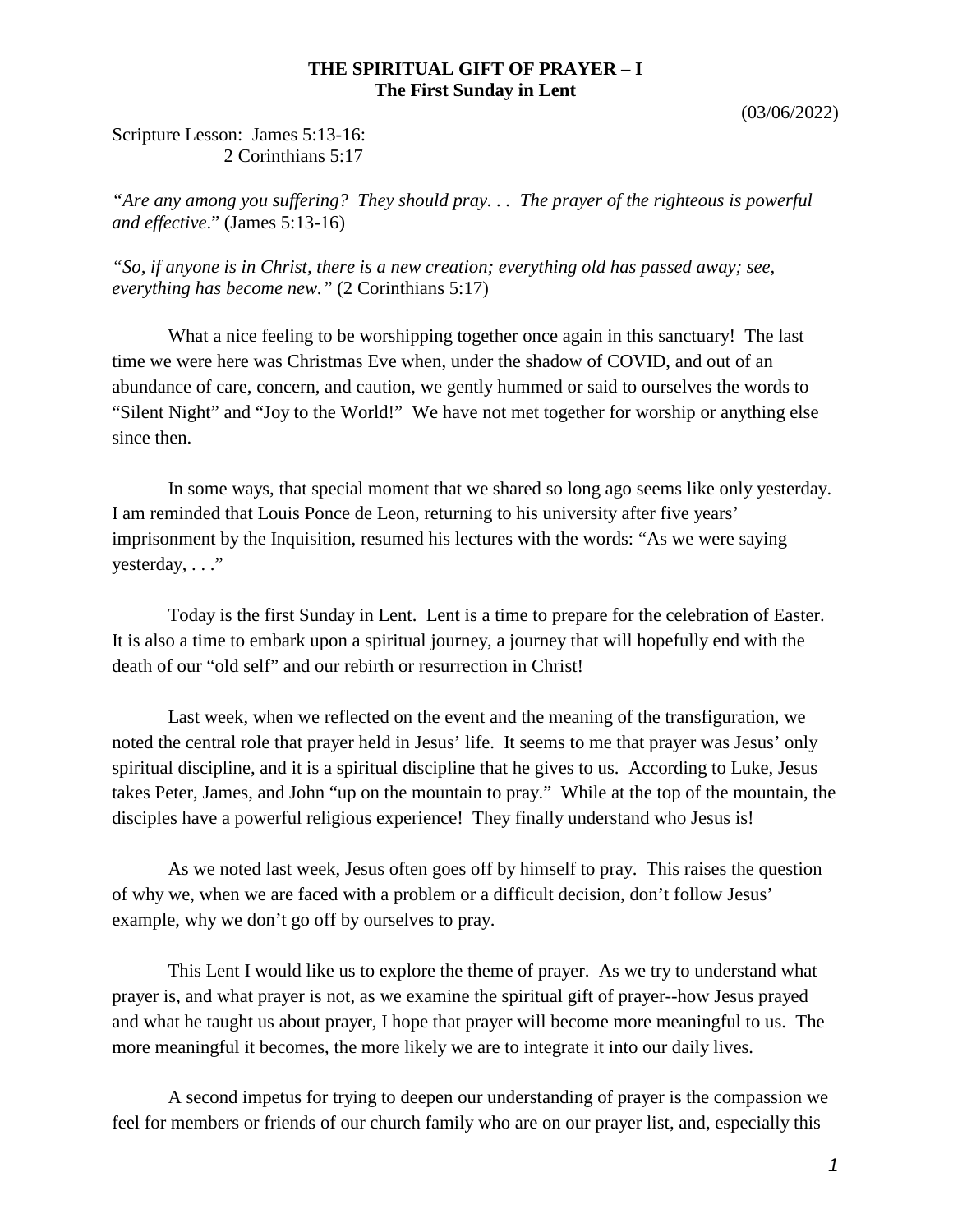week, the people of Ukraine. I think we would all like to know more about intercessory prayer: how it works, why it sometimes seems to work, and why it so often doesn't seem to bring about the state of affairs for which we pray.

You know me quite well by now. You know that I tend to think about things. It is important for me to understand my religion. Although I have a deep appreciation for mystery, I can't believe something that I don't understand.

I am aware that my more than marginal propensity to try to understand our Christian beliefs, especially my habit of trying to understand them from different perspectives, of trying to see how they intersect with science and psychology, of finding parallels in other religious traditions, is experienced as challenging and stimulating by some, and as irrelevant and irreverent by others. I'm sorry; this is just the way I am!

As I have mentioned before, my parents had two different approaches to religion. My mother's approach was what Jungians would call a feeling approach. Jung says that the feeling function is the value-placing function; it tells us what we like and what we don't like. My mom was not a thinker, but she had a lot of feeling for her religion. It was very important to her. She didn't want to think about her faith; she just believed. And her belief helped her to live the beautiful and loving life that she lived!

Even though my father, like my mother, did not even have a high school education, his typological approach to processing was what Jungians would call a thinking approach. Jung says that the thinking function is the function that makes sense of things; it helps us to understand. My dad's approach to religion involved examining and questioning. It did not assume that there is one right set of answers that we either have or don't have, or that some people have, and other people don't have. My dad's faith was always evolving. I really enjoyed our conversations, especially in the last five or ten years before he died.

I am a lot more like my father than my mother. My mother would tell us that we don't need to understand God; we just need to *believe* in God. As we have discussed in our Tuesday afternoon Spiritual Study and Growth Group, she has a point. The twelfth century spiritual guide entitled *The Cloud of Unknowing,* which was written by an unknown English mystic, tells us that we can never build a bridge to God through knowledge. The only way we can pierce what the writer called "the thick cloud of unknowing" is through *love*!

My father also has a point. My father would ask us how we could love someone whom we don't know. He would tell us that our concept of God, our understanding of God invariably shapes our relationship with God. My father, like me, was particularly interested in the God that was revealed to us in Jesus. He would tell us that the more we understand about Jesus, the more we will understand about God. As I said, my father also has a point.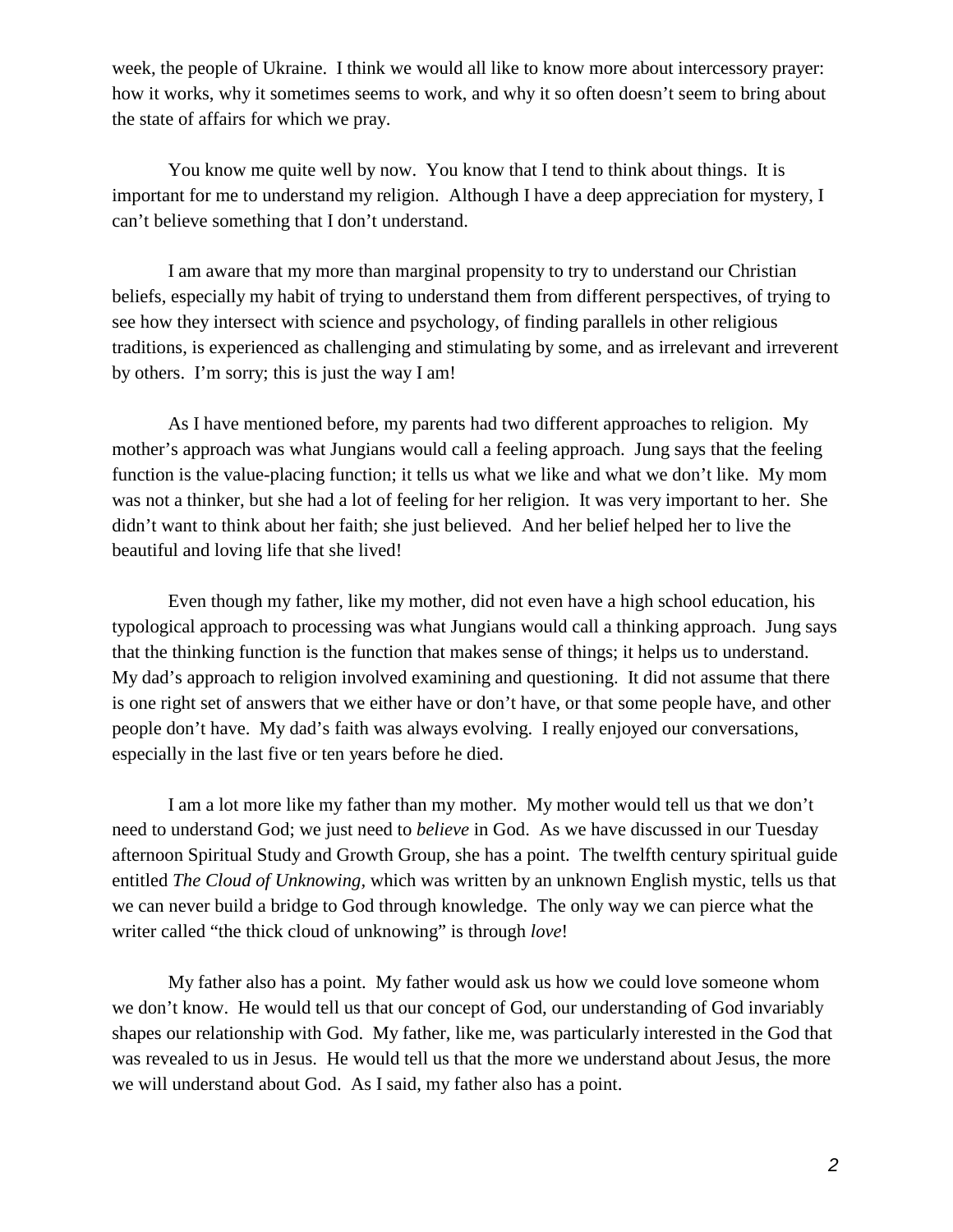My mother would tell us that we don't need to understand prayer; we just need to pray. She prayed every day. My father would be interested in how prayer works, in whether it makes sense from a scientific point of view. My father would tell us that if we don't understand prayer, how it works, how it can change us, how it can change the world, *and how it might even be able to change God*, we are not apt to pray on a regular basis.

During this Lenten season, let's think about prayer from both my mother's and my father's perspective. Let's try to understand what prayer is and what prayer isn't. Let's also engage in prayer as a spiritual discipline, a Lenten discipline that can deepen our prayer life. For example, we might follow the apostle Paul's directive in Romans 12:12 to be "more constant in prayer." If we do, we will make prayer a more central part of our faith experience.

There are many types of prayer. Some prayer is formal and standard. In our Sunday morning worship, we utilize standard prayers of invocation; prayers of thanksgiving; prayers of confession; prayers for strength, healing, or guidance; and prayers of intercession, prayers for people whom we know to be in need. These prayers serve to orient us or guide us into a certain way of thinking and feeling in relation to God and our brothers and sisters.

However, prayer doesn't have to be formal; it can also be personal and informal. When we pray to God, we can use everyday language, just like we would if we were talking to another person; we don't have to use fancy religious language. We also utilize this type of prayer during our worship service, e.g., on communion Sundays. This type of prayer can take place any time in the day when we feel like talking things over with God. I have a hunch that this is how Jesus prayed.

The Roman Catholic theologian Henri Nouwen, whose writings I have found inspirational, has written,

*There are as many ways to pray as there are moments in life. Sometimes we seek out a quiet spot and want to be alone, sometimes we look for a friend and want to be together. Sometimes we like a book, sometimes we prefer music. Sometimes we want to sing out with hundreds, sometimes whisper with a few. Sometimes we want to say it with words, sometimes with a deep silence.*

*In all these moments, we gradually make our lives more of a prayer and we open our hands to be led by God even to places we would rather not go.*

"We gradually make our lives more of a prayer, and we open our hands to be led by God even to places we would rather not go." I don't think Nouwen means that in prayer God will lead us to dark and terrible places; I think he means that in the deepest kind of prayer, our egocentric little life with its self-centered values will be challenged and perhaps even shattered. This can be the most beautiful kind of death! And the Lenten and Easter seasons are all about death and resurrection.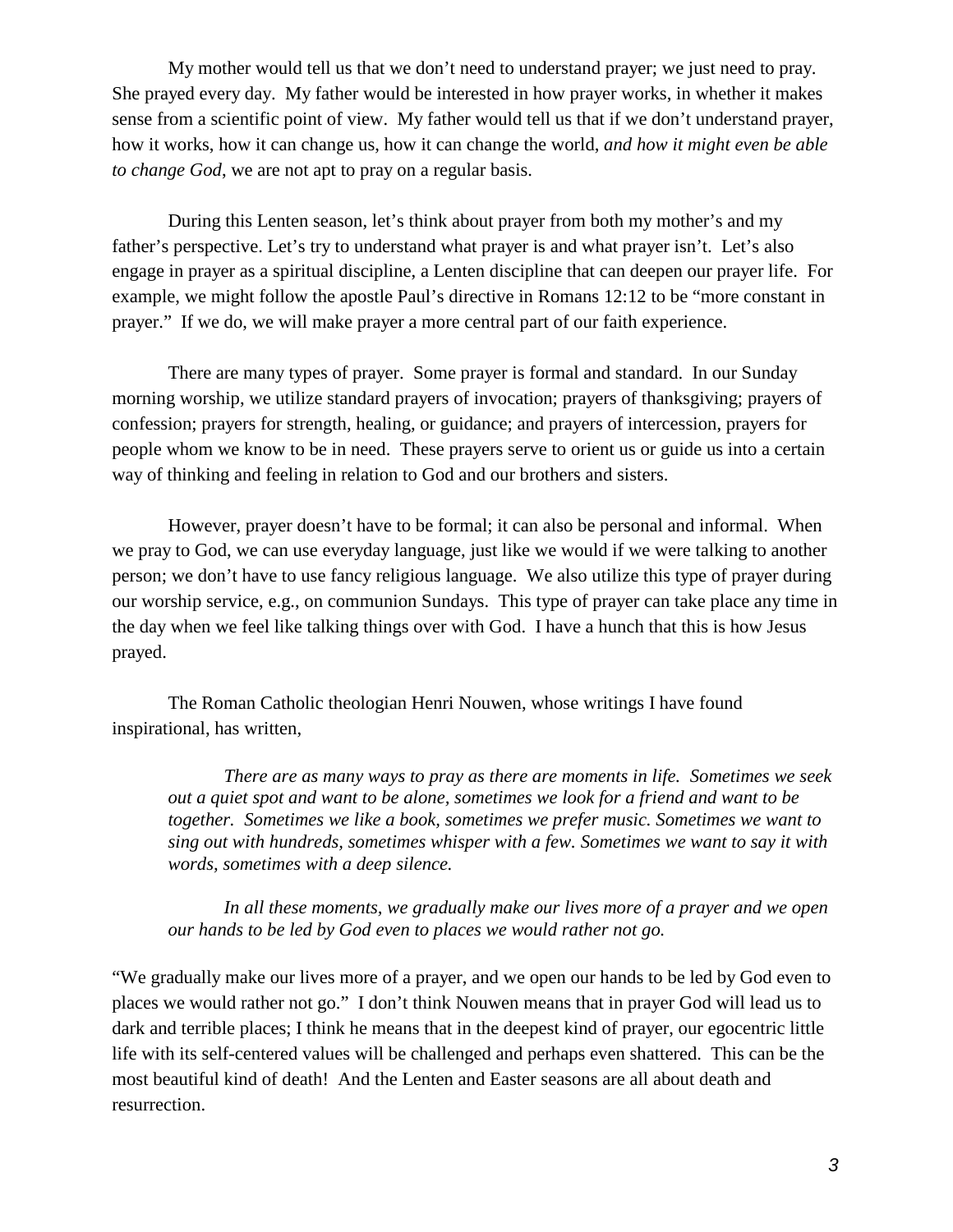There are no right and wrong ways to pray. The important thing is to pray, to talk with God. During this Lenten season, we will be looking at different ways to pray in the hope that each of us will be able to find the way that is most meaningful to us.

James, in his letter to the early church, tells us we need to pray more often than we do. He tells us, "Are any of you suffering? You should pray." He tells us that we should also pray when things are going well. He tells us that when we are sick, we should ask others to pray with us or for us. Regarding the matter of intercessory prayer, the prayers we offer up on behalf of those whom we know to be in special need, James tells us,

*The prayer of faith will save the sick, and the Lord will raise them up; and anyone who has committed sins will be forgiven. Therefore, confess your sins to one another, and pray for one another, that you may be healed. The prayer of the righteous is powerful and effective.*

This passage is a call to engage in the kind of prayer that we experience when we pray for people whose names are included in our prayer list. The Jerusalem Bible's translation of that passage in James's letter reads, "If any one of you is in trouble, you should pray." It also has a slightly different reading on the last verse when it says, "the heartfelt prayer of a good person works very powerfully." We do not have to get into a debate about what it means to be a "good person" or to be "righteous." The point is that to be effective our prayer needs to be "heartfelt." We need to pray with our heart as well as our mind, with our feelings as well as our thoughts, if our prayer is to make a difference.

When we pray for healing in ourselves or other people, we need to remember that there are several kinds of healing. Some of us need healing in our relationships with other people, perhaps with some member or members of our family. Some of us need healing in our minds, in the way we think and feel about ourselves, others, and life. Some of us need healing from traumatic events or relationships that trouble us, that give rise to destructive or self-defeating patterns in our life. And some of us stand in need of physical healing.

James tells us that our "sin" can cause us to become sick in body, mind, and spirit. Sin can cause our relationships with those we love to become distorted and twisted. Remember, sin is not just the damaging or hurtful things we have said or done, the ways we have strayed from the guidelines God has given us to live a deep and meaningful life. The Greek word for sin is *'hamartia*, which means "missing the mark." We sin when we are not living out of our true center. We sin when we are not being the unique, authentic person that God wants us to be.

Our suffering is often the symptom of our sin. Because we live within systems, the suffering of those around us, those in our families, can also be the symptom of our sin. James tells us that if we confess our sin and repent, we take an important first step toward healing.

Finally, James witnesses to the power of intercessory prayer. Sometimes, not always but sometimes, our prayer can help to heal another person.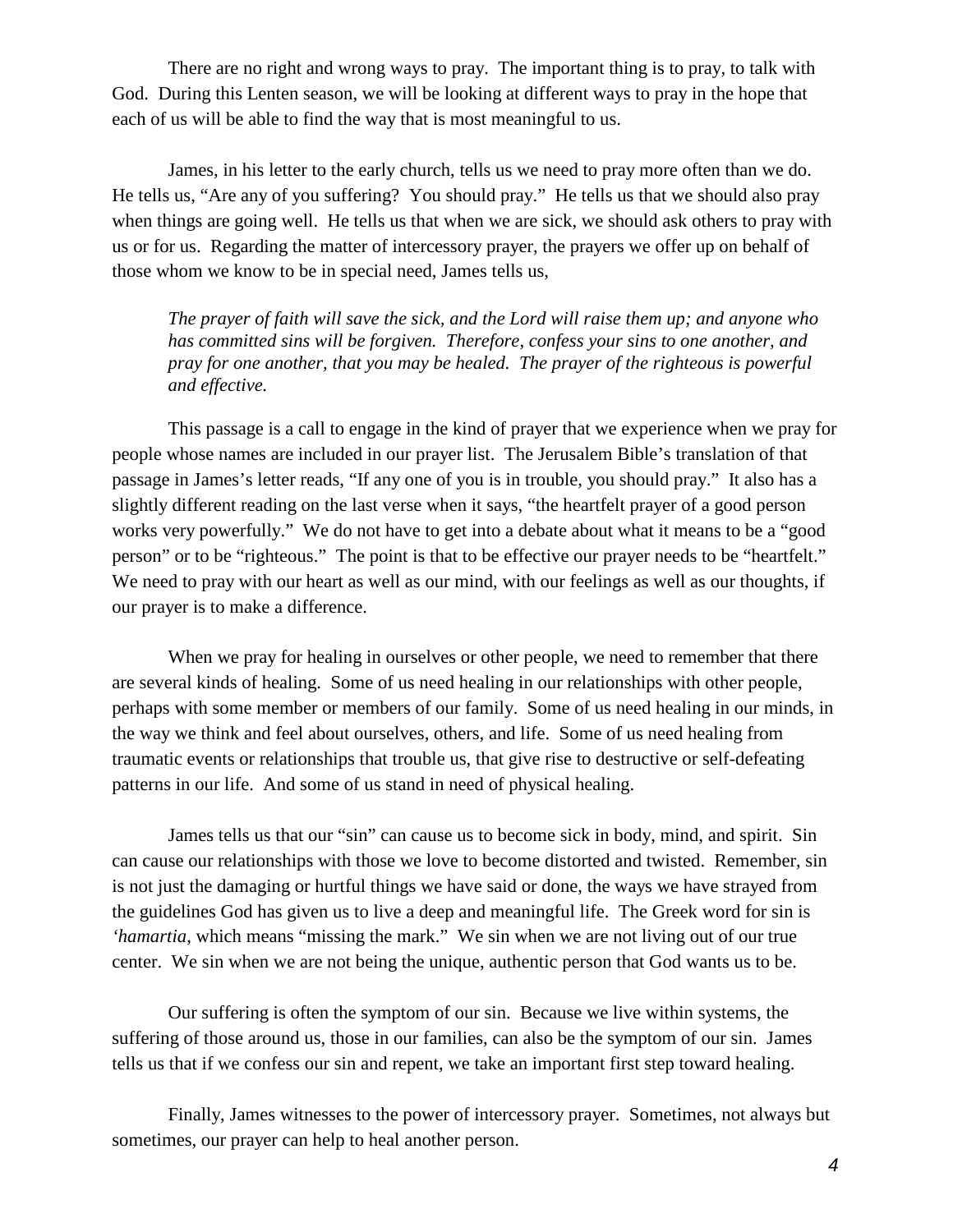Larry Dossey, a physician and the author of *Healing Words*, a study of the power of prayer, shares an experience from the early days of his residency training at Parkland Memorial Hospital in Dallas, Texas.

One of Dossey's patients had terminal cancer in both lungs. Dossey advised the man regarding his treatment options, options that might prolong his life for a short time, but which would limit the quality of that time. The patient opted for no treatment.

On his rounds, Dossey noted that the patient often received visitors from his church and that they sang hymns and prayed together. Dossey thought, "Soon they'll be singing and praying at his funeral."

A year later, a colleague from Parkland called to ask Dossey if he wanted to see his old patient. Dossey couldn't believe what his colleague was saying! He couldn't believe the man was still alive! Dossey went over to Parkland, visited with his former patient, and reviewed his X- rays. He was stunned! The man's lungs were completely clear--there was no sign of the cancer that had been so evident, so malignant, and so pervasive only a year earlier.

"His therapy has been remarkable," the radiologist said, looking at the X-rays. "Therapy?" Dossey replied. "There wasn't any therapy--unless you consider prayer."

Dossey told two of his medical-school professors what had happened. Neither was willing to acknowledge that the man's healing was miraculous. They were either unwilling to talk about it or attributed it to the natural course of the disease. But Dossey was convinced that something very unusual had happened. Even though he had long ago given up the faith of his childhood in favor of a belief in the power of modern medicine, he began to open himself to the possibility of the healing power of prayer.

So, what happened? How was this man healed? What role did his faith have in his healing? How important was his membership in his church? How important was the faith of his friends who prayed for him? Would the healing have taken place if the man had not believed in God or the healing power of prayer? Would it have happened without the prayers of the faithful in his church community?

There are also the troubling questions. Why was this man healed and not others? Why not the person in the next bed? Why not the child down the hall whose parents and their church prayed twenty-four hours a day for healing? How can we understand God's role in what happened? What does prayer teach us about the mind-body relationship? What does prayer teach us about the importance of our faith? And what does it teach us about God?

For the next few weeks, as we think about the healing power of prayer, I would like us to consider several examples of the healing power of intercessory prayer that have been obtained as